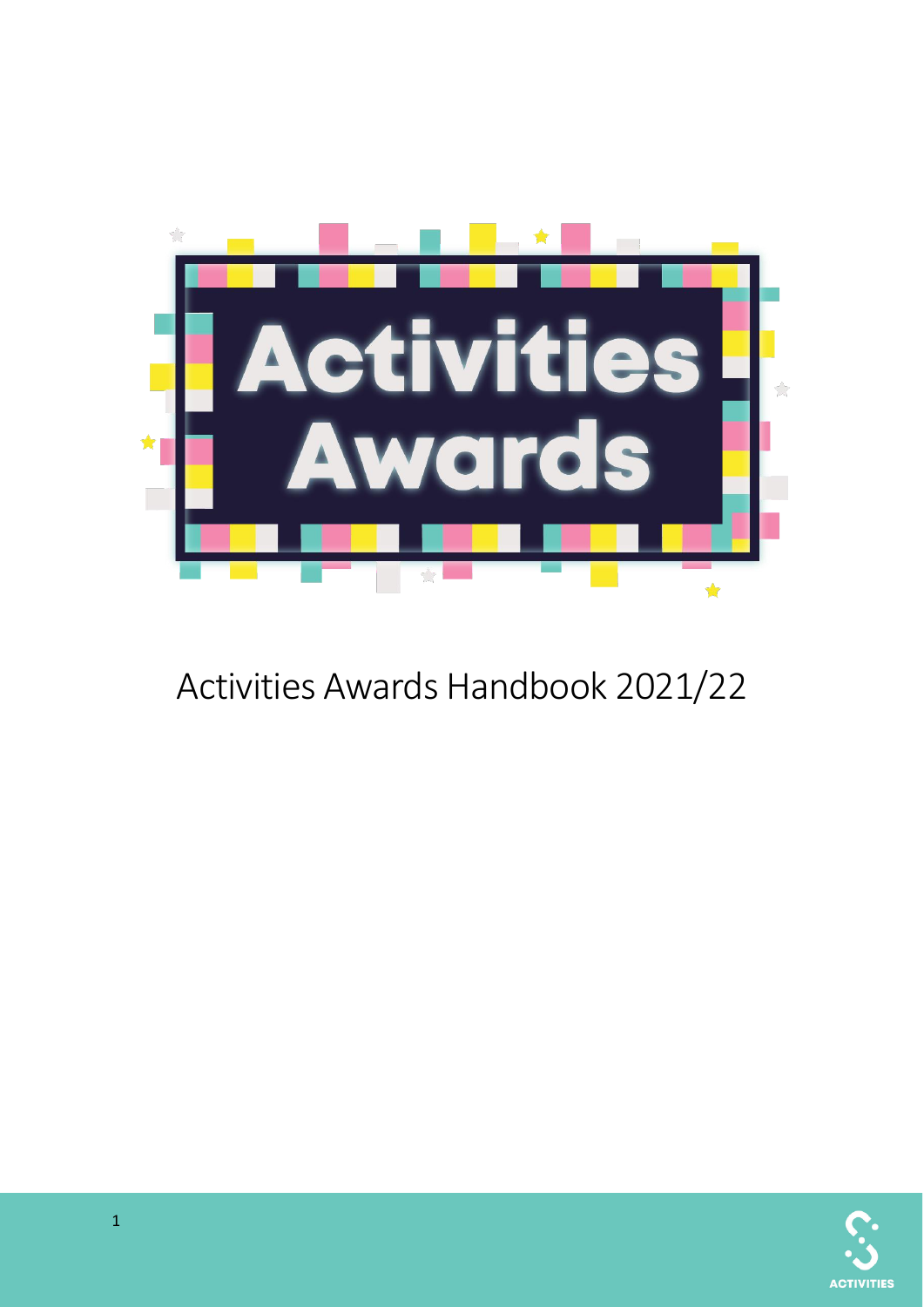# **Introduction & FAQ**

The Students' Union's Activities Awards celebrate student-led achievements from this academic year.

This is your chance to shine a light on those students who you think deserve recognition for their hard work and contributions to the student community.

The 2021/2022 Awards fall into two categories:

**Student Group Awards,** which celebrate the amazing events, campaigns, achievements and progress made by our clubs and societies.

**Volunteering & Fundraising Awards,** which recognise all of the incredible efforts made for charities, the community, and fellow students.

# **[CLICK HERE TO SUBMIT YOUR NOMINATIONS](https://www.leicesterunion.com/surveys/2122activitiesawards/)**

Nominations close on **Friday 22 April at 12:00pm (Midday)**. You can make as nominations as you like, for as many awards as you like. The more detail and information you provide, the more reasons our panel will have to choose them as a winner.

We welcome nominations from all students, including students who aren't a member of any student groups, haven't physically been on campus this year, etc. All activities count, whether they were held in-person or online. And yes, **you can nominate yourself** – in fact, we encourage it!

If you have any questions with the awards or nominations process, please don't hesitate to get in touch with us a[t unionactivities@le.ac.uk](mailto:unionactivities@le.ac.uk) 

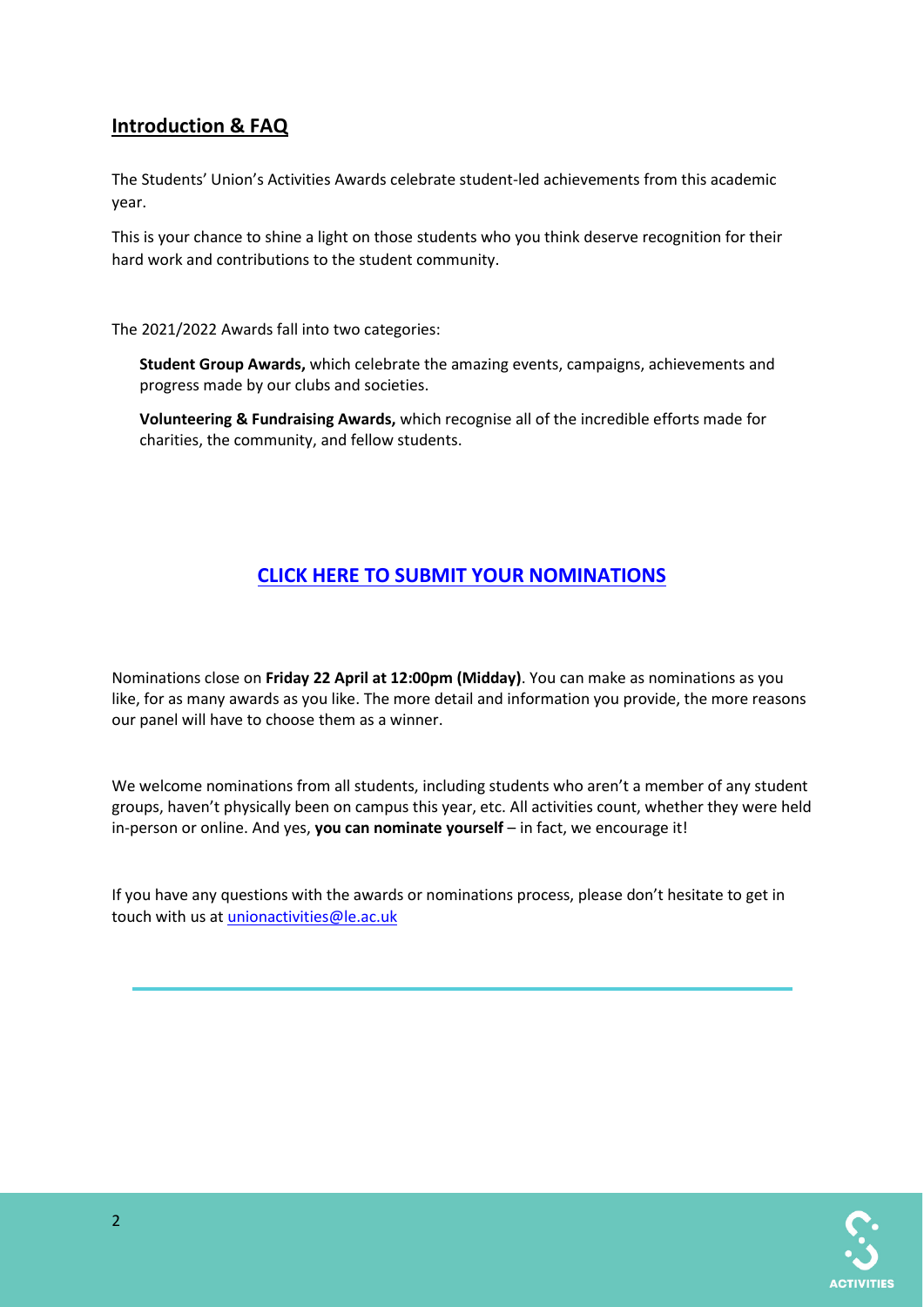# Student Group Awards

#### Student Group Event Award

- A well-run event/trip with good organisation from Committee Members. This could include good marketing of the event and adhering to Students' Union processes.
- Contributed to a positive student experience.
- Worked to make the event inclusive and accessible.

#### Student Group Collaboration Award

- A well-run collaboration between two or more affiliated Student Groups, with good organisation from all Committee Members involved. This could include good marketing of the collaboration and adhering to Students' Union processes.
- Contributed to a positive student experience.
- Worked to make the collaboration inclusive and accessible.

#### [Student Group Campaign Award](javascript:WebForm_DoPostBackWithOptions(new%20WebForm_PostBackOptions(%22ctl00$Main$gvSections$ctl11$lbEdit%22,%20%22%22,%20true,%20%22%22,%20%22%22,%20false,%20true)))

- A well-run campaign with good organisation from Committee Members. This could include good marketing of the campaign and adhering to Students' Union processes.
- Contributed to a positive student experience.
- Worked to make the campaign inclusive and accessible.

## Outstanding Contribution to Community

- A Student Group who have made an outstanding contribution to the local, national, or even international community.
- Evidence of good organisation from Committee Members. This could include good marketing of the project and adhering to Students' Union processes.
- Worked to make the project inclusive and accessible.

#### Outstanding Contribution to Student Experience

- A Student Group who have gone the extra mile to foster a community.
- Effectively re-introduced activity whilst ensuring that students can engage with the Student Group in a range of ways.
- Evidence of good organisation from Committee Members. This could include good marketing of the project and adhering to Students' Union processes.
- Worked to make the project inclusive and accessible.

## New Student Group of the Year Award

- Must have first been affiliated with the Students' Union in (or for) the 2021/2022 Academic Year.
- A well-run Student Group with good organisation from Committee Members. This could include good marketing of the Group and adhering to Students' Union processes.
- Evidence of Student Group development, for example through establishing membership, adapting activity to be held online, etc.
- Plans for sustainable growth into the 2022/2023 academic year.
- Worked to ensure that the Student Group is accessible to all students and promotes inclusivity.

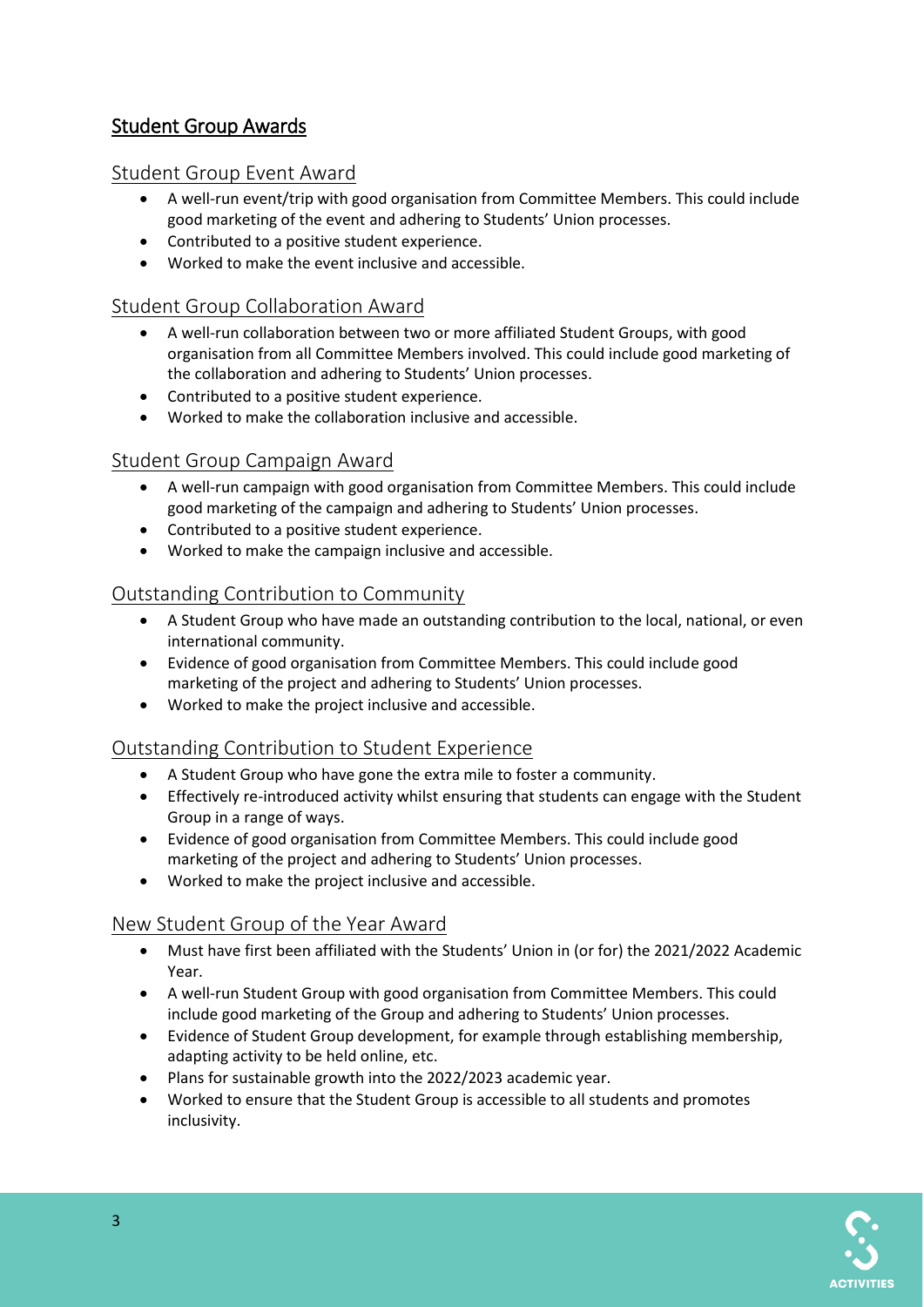# Student Group of the Year Award

- A well-run Student Group with good organisation from Committee Members. This could include good marketing of the Group and adhering to Students' Union processes.
- Evidence of Student Group development, for example through establishing membership, adapting activity to be held online, etc.
- Contributed to a positive student experience.
- Plans for sustainable growth into the 2022/2023 academic year.
- Worked to ensure that the Student Group is accessible to all students and promotes inclusivity.

# Volunteering & Fundraising Awards

# Frank May Cup for Volunteering

The prestigious Frank May Cup is awarded to a student volunteer who has made a positive contribution to the University and wider community through volunteering. Students in this category have demonstrated outstanding commitment by volunteering on a regular basis and going above and beyond the expected requirements. Students can evidence their impact to the cause(s), as well as their own personal development. To count towards this award, volunteering must have been done on an unpaid basis within the past 12 months.

- Demonstrates passion and motivation to making a positive impact through volunteering.
- Demonstrates commitment, having volunteered on a regular basis or over a period of time (minimum 3 months).
- Has gone above and beyond expectations, for instance by taking a leadership role or expanding an existing project.
- Demonstrates personal development from volunteering, with the ability to self-reflect and show what they have learned.

## [RAG](javascript:WebForm_DoPostBackWithOptions(new%20WebForm_PostBackOptions(%22ctl00$Main$gvSections$ctl12$lbEdit%22,%20%22%22,%20true,%20%22%22,%20%22%22,%20false,%20true))) (Raise and Give) Award

This award recognises an individual, group of students, or affiliated Student Group, that have gone above and beyond in raising money for external charity/ies.

- Successful charity fundraising completed in line with UK Charity Law.
- Well-run, innovative charity fundraising with good organisation from students.
- Worked to make the fundraising inclusive and accessible.

## Volunteering Project Award

This award recognises an individual, group of students, or affiliated Student Group, that have worked to develop a volunteering project.

- A well-run volunteering project with good organisation from the organiser(s). This could include good marketing of the project and adhering to Students' Union processes.
- Has a positive impact on the community, or factor that the volunteering project seeks to impact.
- The volunteering project provides meaningful development opportunities, skills and/or experience for the volunteers involved.
- Ability of the project organiser(s) to evaluate and report on the outcomes of the project, and suggest improvements for the future.
- Worked to make the project inclusive and accessible.